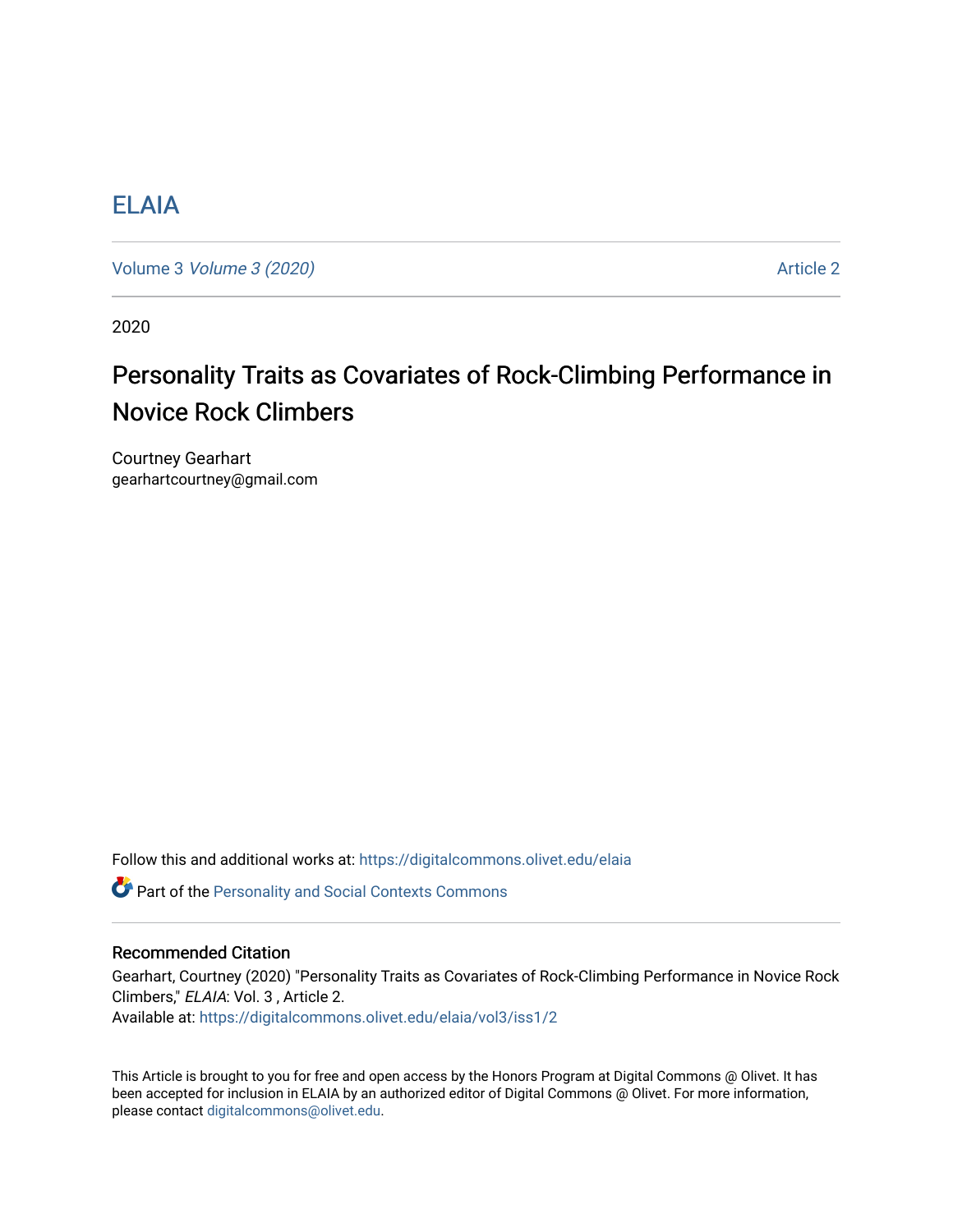# Personality Traits as Covariates of Rock-Climbing Performance in Novice Rock Climbers

# Cover Page Footnote

I would like to thank Dr. Veit, my research mentor, for his investment, guidance, and support in research methodology, the process of statistical analysis, preparation for presentation at the conference of the Associated Colleges of the Chicago Area, and all of the frustration and excitement along the way. I would also like to thank the Graven Family, Dr. Schurman, Dr. Case, Dr. Stipp, Dr. Sharda, Cheryl Paarlberg, and Professor Young, along with the rest of the Honors Program, for their investment in me and this project.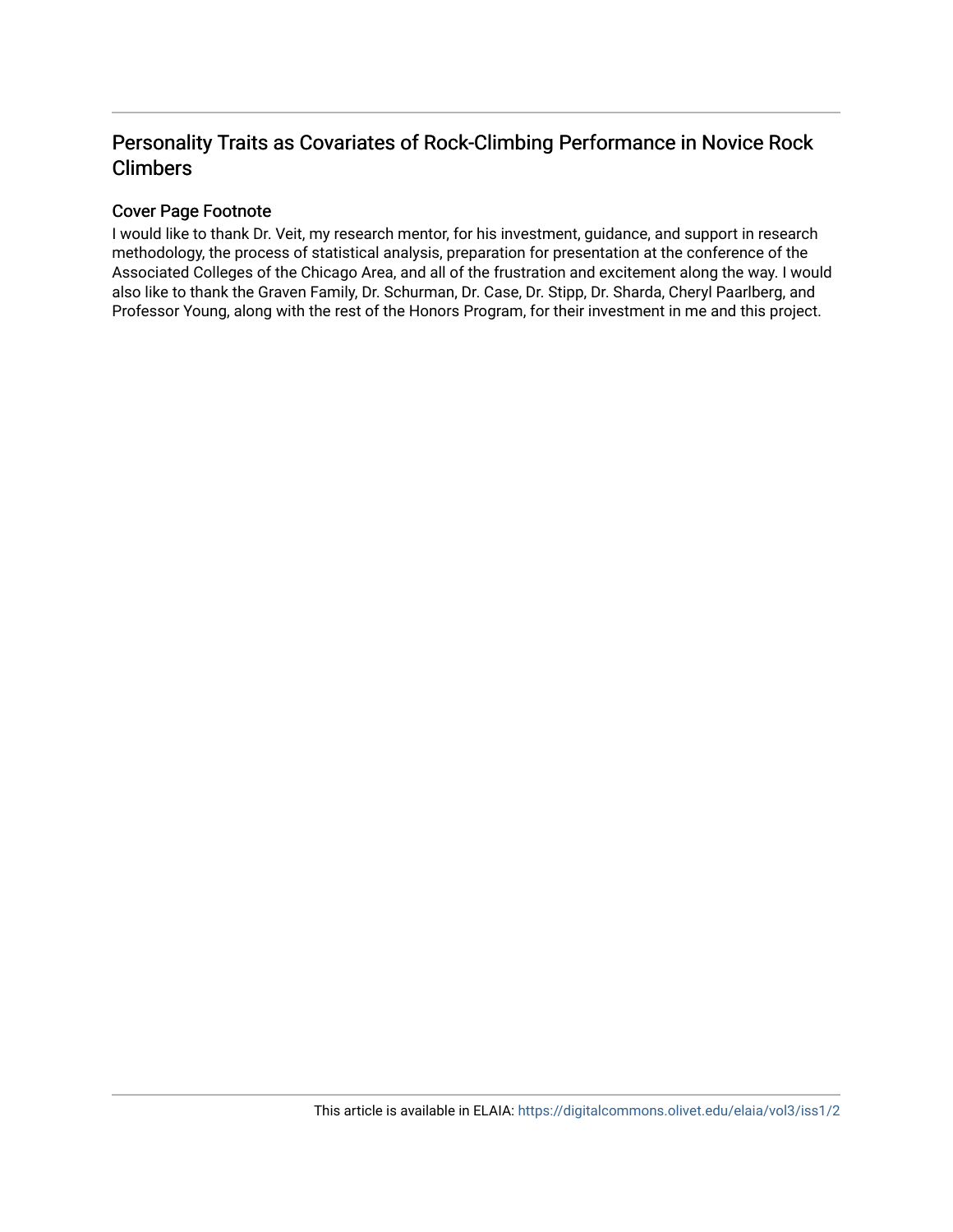

# **Personality Traits as Covariates of Rock-Climbing Performance in Novice Rock Climbers**

*Courtney N. Gearhart*

# ACKNOWLEDGEMENTS

I would like to thank Dr. Veit, my research mentor, for his investment, guidance, and support in research methodology, the process of statistical analysis, preparation for presentation at the conference of the Associated Colleges of the Chicago Area, and all of the frustration and excitement along the way. I would also like to thank the Graven Family, Dr. Schurman, Dr. Case, Dr. Stipp, Dr. Sharda, Cheryl Paarlberg, and Professor Young, along with the rest of the Honors Program, for their investment in me and this project.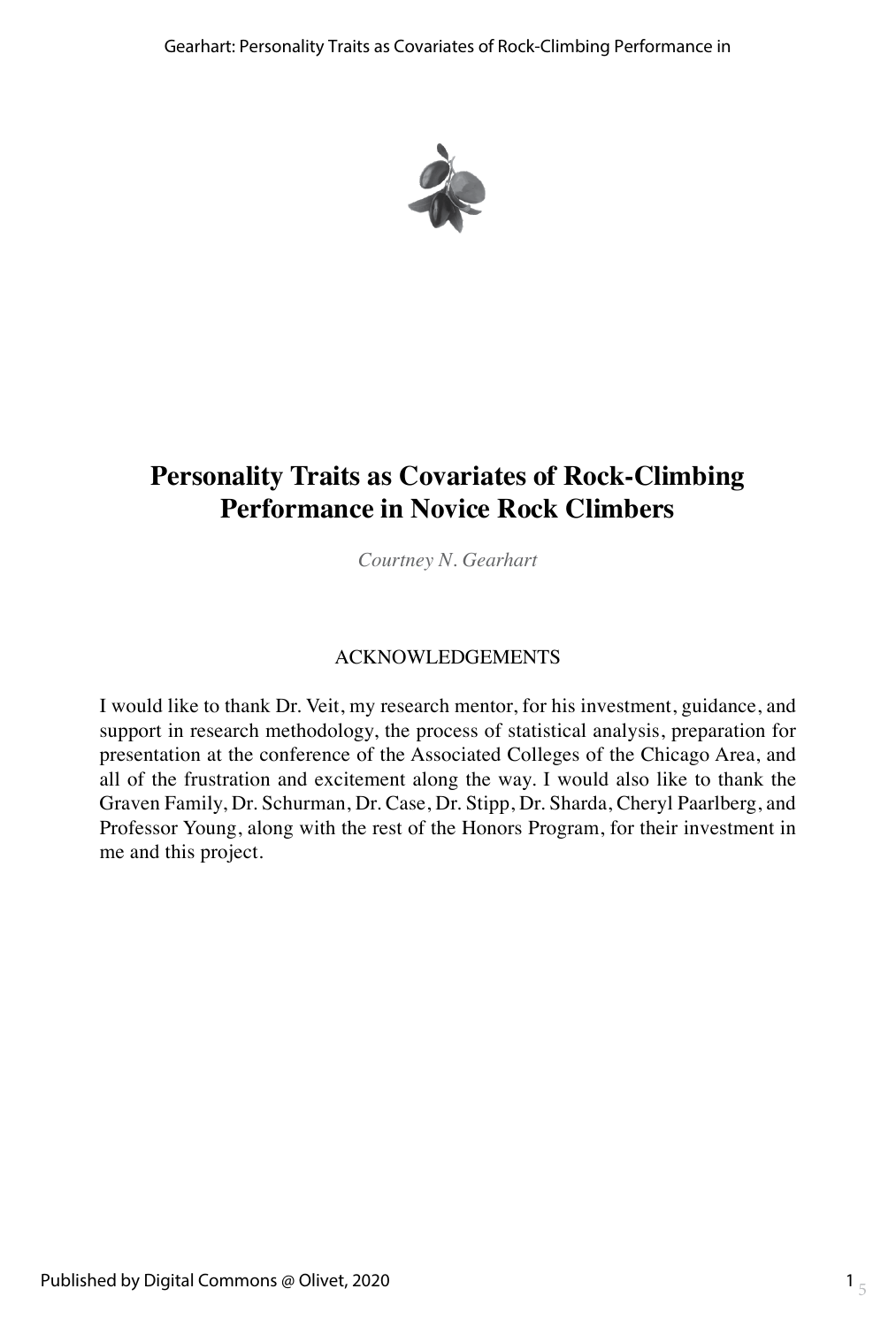#### ABSTRACT

#### **Background**

Existing literature has connected heightened levels of conscientiousness and grit and lowered levels of neuroticism to greater general athletic performance (Courneya & Hellsten, 1998; McEwan, Boudreau, Curran, & Rhodes, 2019; Steca et al., 2018). Rockclimbing is a growing field of interest and the question of whether conscientiousness, neuroticism, and grit are correlated with rock-climbing performance and improvement remains unexplored.

# **Methods**

To assess relationships among conscientiousness, neuroticism, grit, and rock-climbing performance, twenty-three undergraduate students with no significant climbing experience participated in a two-part study at a small religious university in the Midwest. Participants were recruited through professors known by the researcher, who passed sign-up sheets to their classes. Upon participation, students were given informed consent forms and scales measuring grit and Big-Five traits, including conscientiousness and neuroticism, then were measured climbing three routes at varying difficulty levels on two occasions, six weeks apart.

#### **Results**

Data were analyzed using repeated-measures ANOVA tests, and no statistically significant interactions were found between conscientiousness, neuroticism, or grit and rock-climbing performance.

#### **Conclusion**

The lack of statistical significance suggests that the anticipated relationships did not exist in the sample surveyed. However, the sample size was small, and a floor effect existed for one of the operationalizations of rock-climbing performance. Therefore, our conclusions regarding the relationships between conscientiousness, neuroticism, grit, and rock-climbing performance are regarded as tentative.

**Keywords:** grit, conscientiousness, neuroticism, Big-Five, personality, rock-climbing, athletic performance.

# LITERATURE REVIEW

# **Empirical correlates of rock-climbing performance**

Rock-climbing is a growing area of interest, and in August 2016 it was approved to be added to the program of the Tokyo 2020 games (International Olympic Committee, 2017). The growth of the sport for competitive purposes has been accompanied by a dramatic growth in indoor recreational climbing gyms in America (IBIS World, 2018).

#### *Physiological correlates of rock-climbing*

As interest in climbing has grown, there has been increased interest in possible contributing factors to and correlates of rock-climbing performance. Pijpers, Oudejans, Holscheimer, and Bakker (2003) found that muscles were more rigid and participants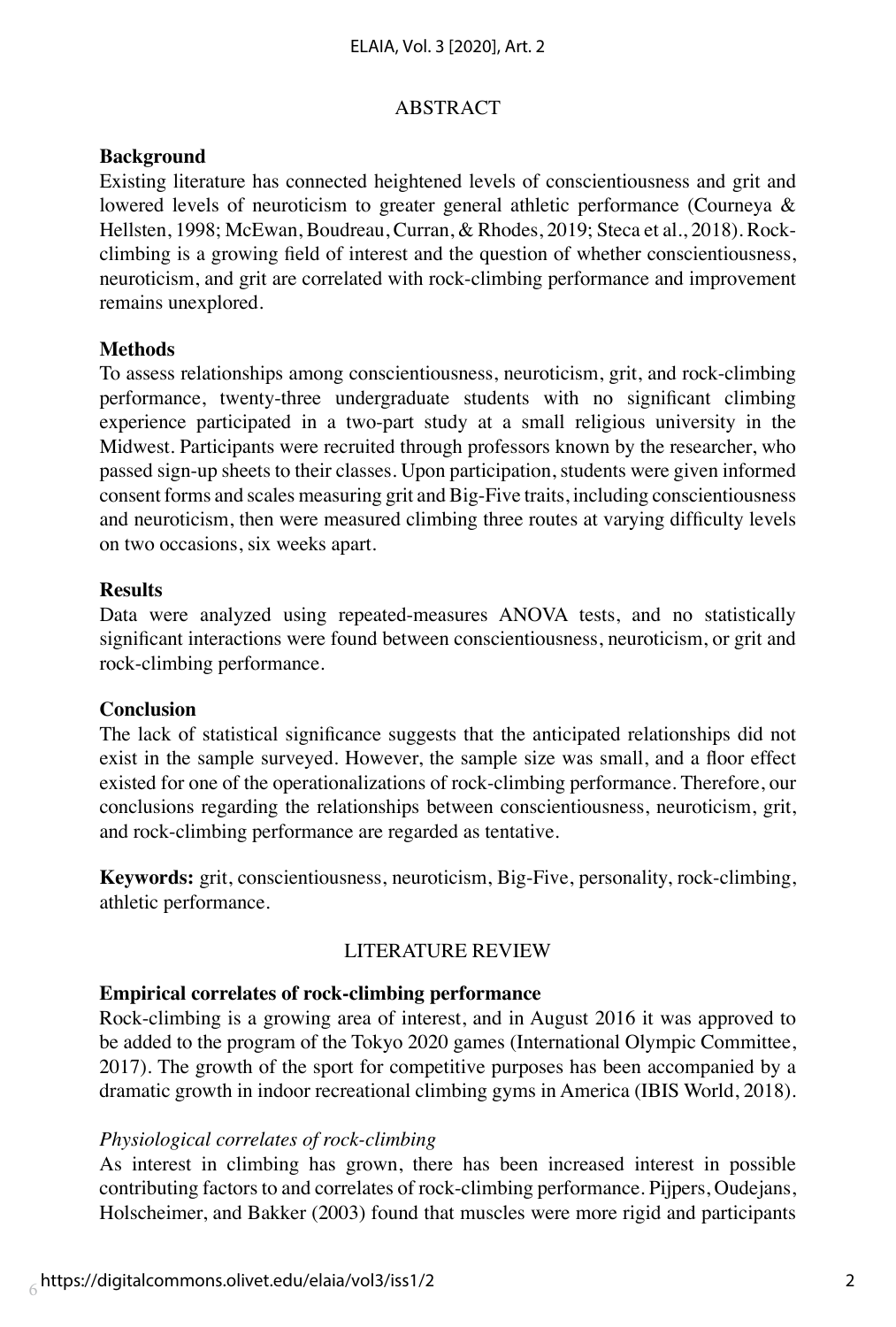more anxious at a higher-altitude and that increased anxiety lead to higher entropy and displacement along with longer climb-times. Zarattini et al. (2018) conducted a study with nine participants measuring heart rate and climb time of intermediate climbers climbing a lead route versus a top route. The results showed that there are higher physiological demands involved in lead climbing, as demonstrated by higher average and maximum heart rates, as well as longer climb-times.

## *Psychological profile of rock climbers*

The first major psychological profile of rock climbers was based on a group of climbers who were able to lead climb routes five-eight grade and above on the U.S. grading system (Robinson, 1985). The study found that participants were not drawn specifically to climbing as a means of affiliation, but that affiliation played a role in climbers sticking to the sport. There was no difference between elite climbers and the population of undergraduate males in Need for Achievement, but elite climbers were significantly lower on the Trait Anxiety Inventory and higher in sensation seeking.

Sarrazin, Roberty, Cury, Biddle, and Famose (2002) continued this line of research by conducting a course-based research design to show that participants who were high in task-orientation (motivation based on intrinsic completion) versus ego-orientation (motivation based on extrinsic evaluation) exerted the most effort on the most difficult courses. This study used only boys age twelve to sixteen who had at least one year of climbing experience. Egan and Stelmack (2003) conducted a personality profile of Mount Everest climbers, looking for correlations between climbing performance and personality traits as assessed by the Eysenck Personality Questionnaire-Revised (Roger & Morris, 1991). The study found no significant predictors of climbing performance in personality traits. There were trends in the mean scores indicating that in a male sample, climbers were higher in extraversion, psychoticism, and lie, which tests for social desirability in responses. There was also a nonsignificant trend towards male climbers having lower levels of neuroticism. This study is relevant to the body of research, but it is important to note that this sample of mountaineering rock climbers is not representative of all rock climbers. This study is one of the few studies that looks at personality specifically with respect to rock climbers and does so only at the elite level with mountaineers using a less inclusive personality inventory.

Four years later in 2007, Asçi, Demirhan, and Dinc demonstrated that intrinsic motivation, which is correlated with grit, is significantly positively related to rockclimbing expertise. In 2010, Sanchez, Boschker, and Llewellyn took mental state and performance information from nineteen male climbers competing in the Belgian Climbing Championship to look at psychological states as they relate to climbing performance. The states of interest were cognitive anxiety, somatic anxiety, and selfefficacy or self-confidence. Performance was measured by tracking a magnesium bag attached to the climber. Performance was measured by entropy and flow while climbing, as well as how many and how quickly holds were reached. The results showed that cognitive anxiety was negatively correlated with performance both in success and in speed climbed, and that somatic anxiety and self-efficacy were positively correlated. Looking at the previous research, it is clear that the need remains for more recent personality profiles of those who engage in and excel in rock-climbing.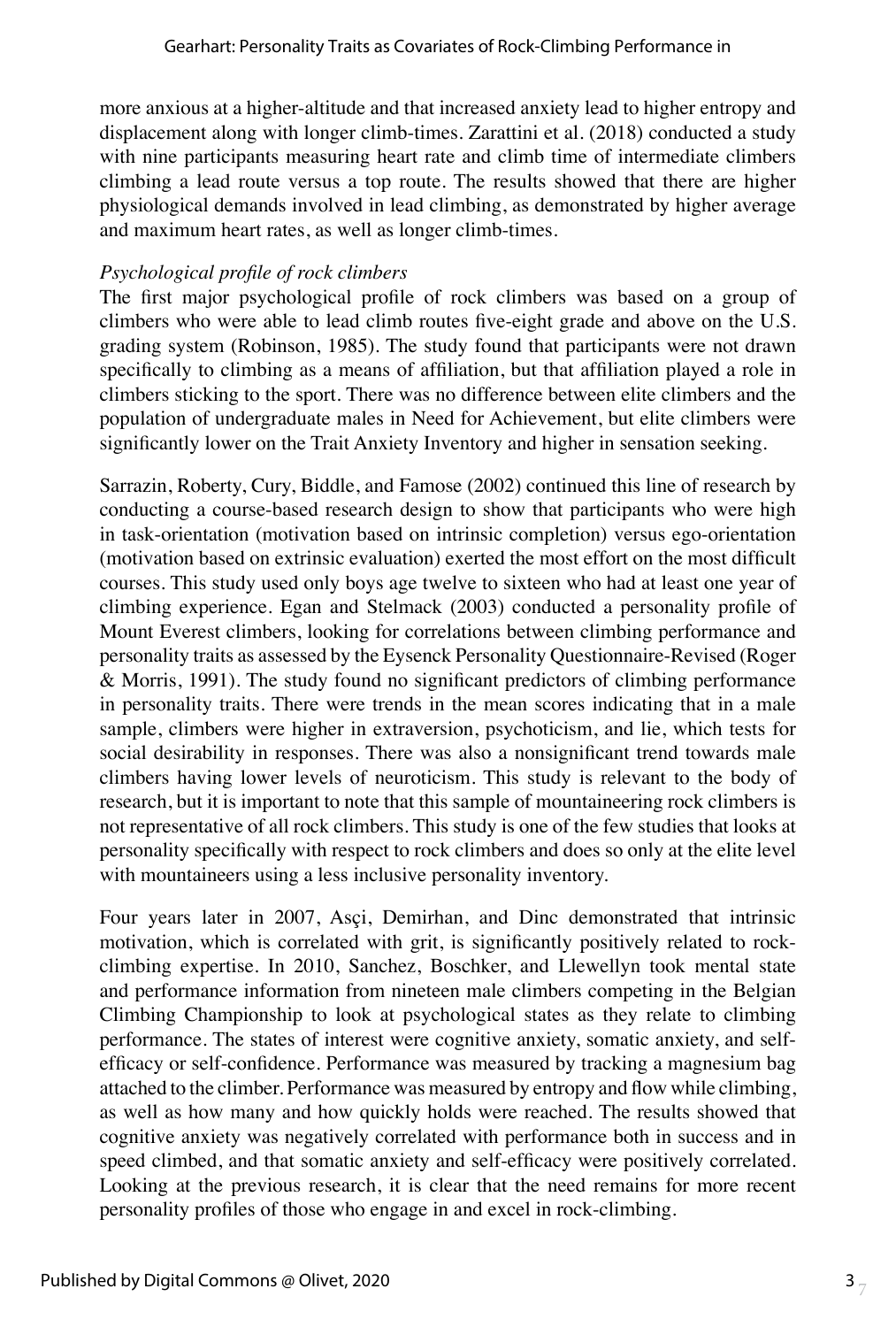In addition, researchers have called for an increased attention to detail with respect to rock-climbing research. For example, Draper et al. (2011) reviewed the research literature and studies on rock-climbing and proposed climbing measurement and research report methods to facilitate consistency in data reporting. They outlined important information to be included in sample size and characteristics, defined key terms in climbing such as *lead, sport, top, bouldering, trad, redpoint, flash,* and *ascent.*  They also developed two different ability classification tables for male versus female climbers, explaining the necessity of clear denotation between skill levels beyond abstract qualitative terms such as "elite, expert, intermediate," and "recreational." Similarly, Zarattini et al. (2018) showed that time taken to climb a route could be validated as a measurement of climbing performance.

### **The Big-Five model of personality**

The Five-Factor Model (FFM) of personality was the result of years of factor-analytic work from the trait perspective (Allport & Odbert, 1936; Cattell, Eber, & Tatsuoka, 1970). The FFM was given the label "Big-Five" to describe the broad nature of the dimensions (Goldberg, 1981) and has been supported from both lexical (Goldberg, 1990) and questionnaire-based approaches (Costa and McCrae, 1992). The traits that make up the Big-Five model are conscientiousness, neuroticism, extraversion, agreeableness, and openness or intellect. Those high in conscientiousness are generally "cautious, dependable, persevering, organized, and responsible" (Friedman & Schustack, 2016, p. 187). Neuroticism, also called emotional instability, refers to those who tend to be "nervous, high-strung, tense, volatile, moody, and worrying" (p. 187). Extraversion describes those who are "energetic, enthusiastic, dominant, sociable, and talkative" (p. 187). Agreeable people are "friendly, cooperative, trusting, and warm" (p. 187), whereas those high in openness or intellect generally appear "imaginative, witty, original, and artistic" (p. 187). The fifth factor of openness to experience or intellect has been defined differently across cultures and questionnaires and is the most controversial of the five factors (John & Srivastava, 1999).

The Big-Five grew to become the dominant model of trait psychology (Donellan, Oswald, Baird, & Lucas, 2006) and several questionnaires were developed to measure Big-Five traits. To increase efficiency, the 50-item International Personality Item Pool-Five Factor Model (IPIP-FFM) was condensed to a shorter twenty-item scale (Mini-IPIP) (Donnellan, Oswald, Baird, & Lucas, 2006). Since then, psychometric properties of the mini-IPIP have been validated with different samples (Baldasaro, Shanahan, Bauer, 2013) and continue to be used in current scholarly research (McEwan, Boudreau, Curran, & Rhodes, 2019). Comprehensive meta-analyses looking at Big-Five correlates have found relationships that include, but are not limited to: burnout, relationship satisfaction, job satisfaction, job performance, academic performance, and team performance (Allen, Greenlees, & Jones, 2013).

# *Big-Five traits and athletic behavior*

A study of 264 undergraduate students found that extraversion and conscientiousness were positively correlated with exercise behavior whereas neuroticism was negatively correlated, with neuroticism negatively and conscientiousness positively most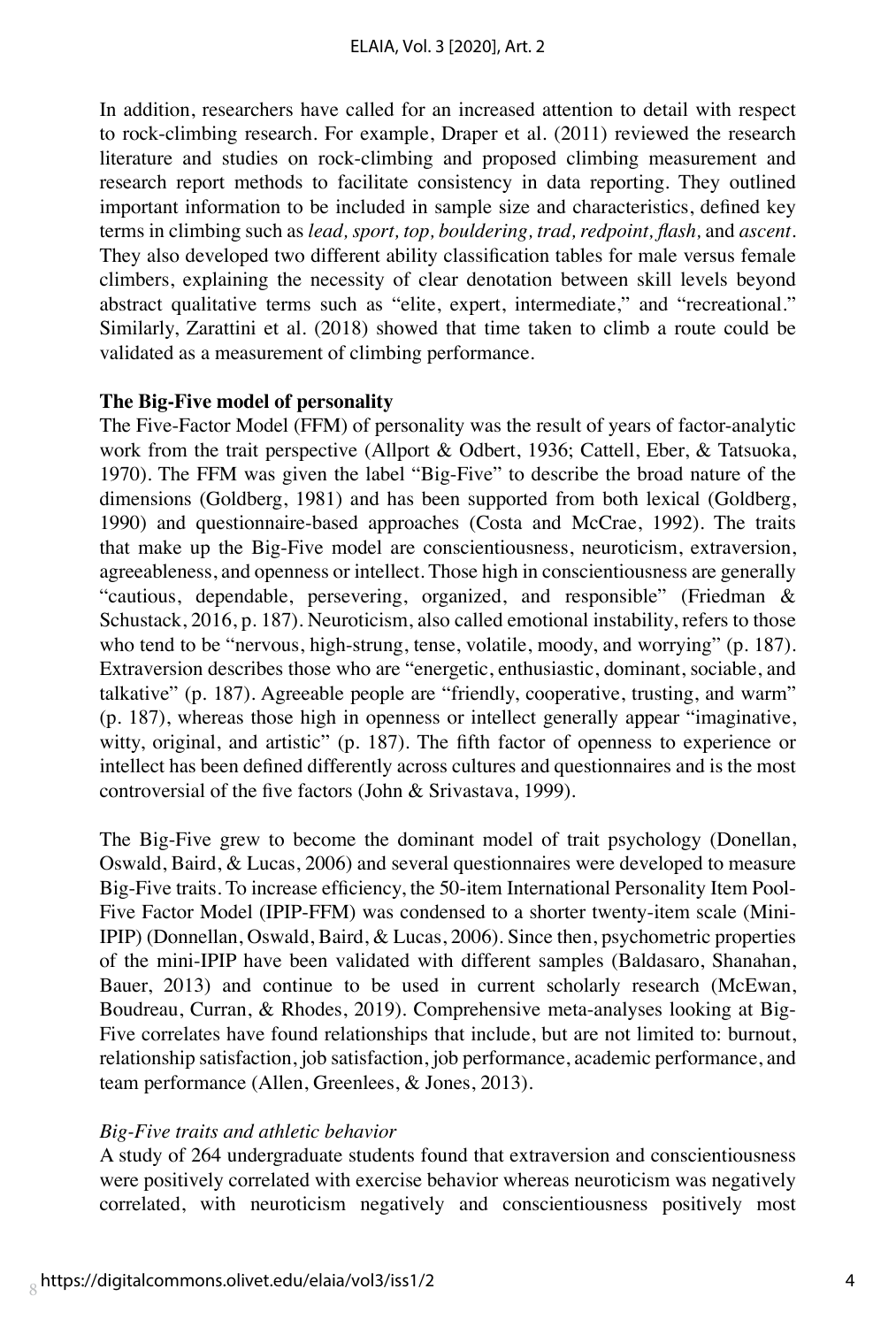consistently related to exercise barriers (Courneya & Hellsten, 1998). A meta-analysis of personality in sport performance found higher levels of extraversion and lower levels of neuroticism in high-risk sport participants (McEwan, Boudreau, Curran, & Rhodes, 2019). Another study of 881 male athletes and non-athletes found that beyond athletic participation, athletes who had experienced the most success in their sport were higher in conscientiousness and agreeableness but lower in neuroticism (Steca et al., 2018). The less-successful athletes were only higher than non-athletes in agreeableness and extraversion. The only study correlating Big-Five traits and a type of rock-climbing looked at Mount Everest climbers and was measured by Eysenck Personality Questionnaire-Revised (Roger & Morris, 1991). Results were not statistically significant but found a trend towards lower neuroticism. These findings lead us to Hypothesis One through Hypothesis Four, which expect more successful climbers to be higher in conscientiousness and lower in neuroticism.

*Hypothesis One: Conscientiousness levels will be positively correlated with climbing improvement (as measured by time to completion) with a sample of novice climbers.* 

*Hypothesis Two: Conscientiousness levels will be positively correlated with amount of increase in holds reached over a six-week period with a sample of novice climbers.* 

*Hypothesis Three: Neuroticism levels will be negatively correlated with climbing improvement (as measured by time to completion) with a sample of novice climbers.* 

*Hypothesis Four: Neuroticism levels will be negatively correlated with amount of increase in holds reached over a six-week period with a sample of novice climbers.*

# **Grit as a measure of personality**

Grit is defined as the passion and perseverance for longterm goals (Duckworth, Peterson, Matthews, & Kelly, 2007). Whereas the FFM comes from an inductive and data-driven origin, grit is a deductive and theory-driven measure of personality. In a study seeking to find a predictor of success and retention with United States Military Academy (USMA) West Point cadets, grit was first defined and found to be a significant predictor over academic scores, physical ability, intelligence quotient (IQ), and Big Five personality traits. Beyond USMA cadet retention, grit was found to be a significant predictor of success in the following areas: educational attainment, grade point average among Ivy League undergraduate students, and ranking in a national spelling bee. Grit itself was not found to be significantly correlated with IQ but was found to be significantly correlated with the Big-Five trait conscientiousness. The original Twelve-Item Grit Scale (GRIT-O) was revised to a newer Short Grit Scale (GRIT-S) (Duckworth & Quinn, 2009), and since then the original studies have been replicated with respect to Big-Five personality traits, USMA retention (Kelly, Matthews, & Bartone, 2014), and academic performance (Rimfeld, Kovas, Dale, & Plomin, 2016).

# *Grit and athletic behavior*

Further research has expounded on grit literature in finding girt as a predictor in the athletic arena. One such study outlined the correlations between grit, conscientiousness,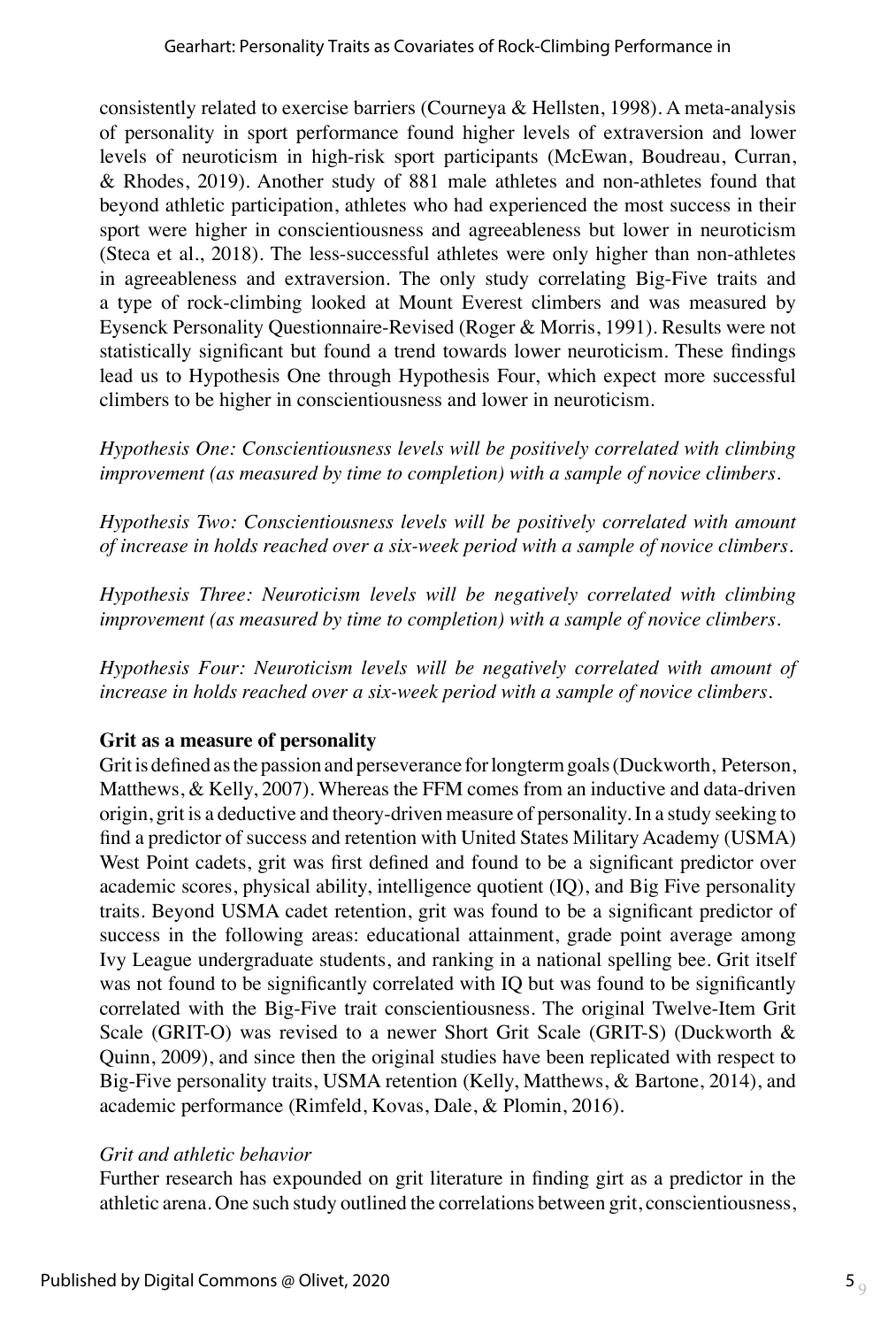industriousness, and exercise score, finding grit the strongest predictor of exercise score (Reed, 2014). Two years later, Larkin, O'Connor, and Williams (2016) used GRIT-S in addition to soccer-specific perceptual-cognitive expertise assessments to collect data. They surveyed 385 soccer players, finding significant positive correlations between grit, engagement, and perceptual-cognitive expertise. A study conducted using National Collegiate Athletic Association division II basketball players found through quantitative and qualitative measures that grit scores and basketball performance were positively correlated (Morgan, 2017).

However, grit has not been studied specifically with respect to climbing performance or retention in the sport. Personality traits somewhat related to grit including sociability, toughmindedness, and anxiety have been studied in climbers, but the correlations between these and climing ability have not been significant (Egan & Stelmack 2003). A study of rock-climbing performance and improvement that looks at grit as a personality trait may yeild more significant results. Studying grit in the area of climbing performance and improvement would have interesting implications for climbing gyms and individual climbers, as well as add to the growing body of research on both topics. These findings lead to Hypotheses Five and Six, which expect climbers to have higher grit levels.

*Hypothesis Five: Grit levels will be positively correlated with climbing improvement (as measured by time to completion) with a sample of novice climbers.*

*Hypothesis Six: Grit levels will be positively correlated with amount of increase in holds reached over a six-week period with a sample.*

#### **METHODS**

#### **Participants**

Participants included 31 undergraduate students recruited through introduction to psychology courses at a small religious university in the Midwestern United States. All participants were novice climbers, defined as having climbed three times or fewer. Eight participants did not return for the second round of data collection and were not included in the data. The average age of participants was 19.5 years ( $SD = 1.5$  years), and females accounted for 19 of the 23 completed responses. Of the participants, the majority of participants (17) identified as white, with four identifying as Hispanic, Latino, or Spanish origin, and two as Black or African American. Twenty-six percent of participants (6) were fourth-year students, 17.4% (4) were third-years, 17.4% (4) were second-years, and 39.1% (9) were first-years.

Six and a half percent of students (2) reported that they had climbed once at an offcampus gym. Four participants reported climbing at least once in the past and had an average time spent in one climbing visit of 11.3 minutes. Average enrolled credit hours at the time of the study was  $15.6$  (*SD* = 1.63).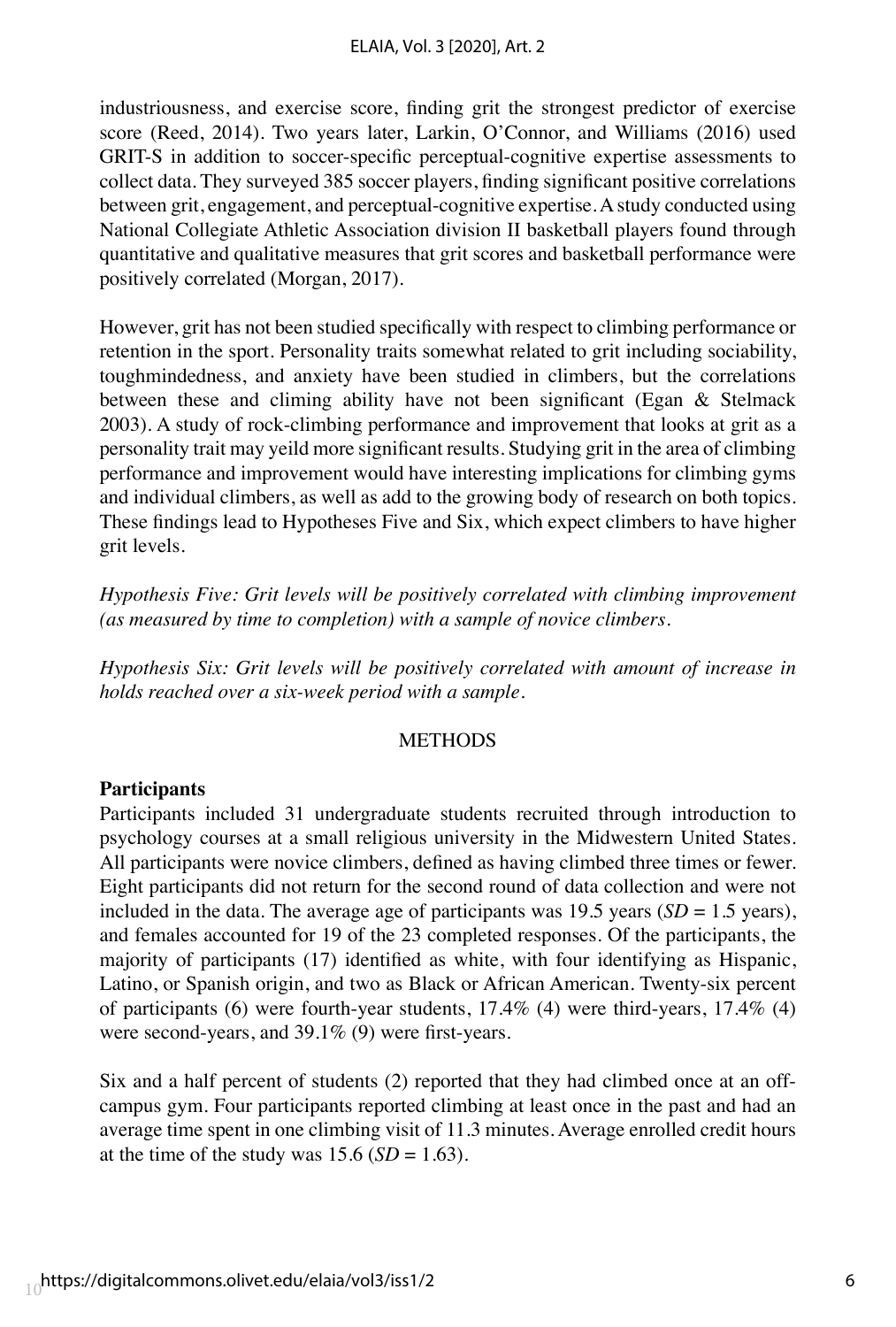# **Materials**

Big-Five traits were assessed using the Mini-IPIP (Donnellan, Oswald, Baird, & Lucas, 2006). The scale included twenty total statements (four statements for each of the Big-Five traits) assessed on Likert scales with five points ranging from very accurate to very inaccurate. After reverse-scoring, higher scores mean higher levels of the trait being measured. Internal consistency for each of the Big-Five traits was high (*Table 1*).

|    |                           | $\mathbf{1}$             | 2                 | з        | 4       | 5                 | 6                 | 7                 | 8         | 9        | 10       | 11      | 12   | 13              | 14                | 15   |
|----|---------------------------|--------------------------|-------------------|----------|---------|-------------------|-------------------|-------------------|-----------|----------|----------|---------|------|-----------------|-------------------|------|
| 1. | Conscientiousness         | $\overline{\phantom{0}}$ |                   |          |         |                   |                   |                   |           |          |          |         |      |                 |                   |      |
| 2. | Neuroticism               | 0.13                     | $\qquad \qquad -$ |          |         |                   |                   |                   |           |          |          |         |      |                 |                   |      |
| 3. | Grit                      | 0.11                     | $-0.28$           | -        |         |                   |                   |                   |           |          |          |         |      |                 |                   |      |
| 4. | Intellect                 | $-0.10$                  | 0.19              | $-0.33$  | -       |                   |                   |                   |           |          |          |         |      |                 |                   |      |
| 5. | Extraversion              | $-0.27$                  | $-0.25$           | 0.09     | $-0.05$ | $\qquad \qquad -$ |                   |                   |           |          |          |         |      |                 |                   |      |
| 6. | Agreeableness             | $-0.25$                  | 0.16              | 0.13     | 0.03    | 0.22              | $\qquad \qquad -$ |                   |           |          |          |         |      |                 |                   |      |
| 7. | Time Route A              | 0.03                     | 0.26              | $-0.02$  | 0.13    | $-0.47*$          | $-0.22$           | $\qquad \qquad -$ |           |          |          |         |      |                 |                   |      |
| 8. | Holds Route A             | $-0.04$                  | 0.18              | 0.07     | 0.15    | $-0.47*$          | $-0.24$           | $.71***$          |           |          |          |         |      |                 |                   |      |
| 9. | Falls Route A             | 0.14                     | $-0.03$           | $-0.09$  | $-0.10$ | 0.20              | $-0.13$           | $-0.54$ **        | $-0.74**$ | -        |          |         |      |                 |                   |      |
|    | 10. Time Route B          | $-0.32$                  | $-0.13$           | $-0.19$  | 0.06    | 0.01              | $-0.10$           | 0.18              | 0.28      | $-0.49*$ |          |         |      |                 |                   |      |
|    | 11. Holds Route B         | $-0.12$                  | $-0.19$           | $-0.18$  | 0.21    | 0.15              | $-0.32$           | 0.02              | 0.37      | $-0.45*$ | $0.51$ * | -       |      |                 |                   |      |
|    | 12. Falls Route B         | 0.02                     | 0.12              | $-0.36$  | $-0.05$ | $-0.04$           | $-0.18$           | 0.32              | 0.06      | $-0.11$  | $0.56**$ | 0.26    |      |                 |                   |      |
|    | 13. Time Route C          | 0.05                     | $-0.14$           | 0.18     | 0.15    | 0.07              | $-0.04$           | $0.44$ *          | 0.26      | $-0.23$  | 0.04     | $-0.07$ | 0.24 | $\qquad \qquad$ |                   |      |
|    | 14. Holds Route C         | 0.13                     | 0.06              | $-0.51*$ | 0.09    | $-0.12$           | 0.09              | $-0.04$           | 0.17      | $-0.13$  | 0.01     | 0.27    | 0.19 | $-0.25$         | $\qquad \qquad -$ |      |
|    | 15. Falls Route C         | 0.25                     | $-0.10$           | 0.06     | 0.13    | 0.03              | $-0.08$           | 0.40              | 0.07      | $-0.11$  | $-0.06$  | $-0.20$ | 0.28 | $0.88**$        | $-0.16$           | -    |
|    | Mean                      | 14.6                     | 11.3              | 3.54     | 16.1    | 13.2              | 16.9              | 16.2              | 1.52      | 0.00     | 31.1     | $-0.13$ | 1.00 | 56.3            | 0.09              | 2.17 |
|    | <b>Standard Deviation</b> | 3.92                     | 3.67              | 0.49     | 2.09    | 2.70              | 2.39              | 28.7              | 6.93      | 0.41     | 57.7     | 2.83    | 2.02 | 104             | 7.35              | 4.74 |
|    | Reliability               | .81                      | .89               | .83      | .78     | .91               | .80               |                   |           |          |          |         |      |                 |                   |      |

**Items 7-8 are discrepancy scores created from subtracting scores time two from time one. \*\****p***<.01, \****p* **< .05.**

Grit was assessed using Grit-O (Duckworth, Peterson, Matthews, & Kelly, 2007). Participants responded to twelve statements on four-point scales with endpoints ranging from "very much like me" to "not like me at all." All items were reverse scored so that higher scores reflected higher levels of grit. This scale had high internal consistency (*Table 1*).

Climbing performance was measured by time taken to climb each route and highest hold reached. A record was kept of number of falls taken. The three routes were climbed top-rope in growing difficulty: Route A (35 holds, 25 ft), Route B (25 holds, 37 ft), and Route C (52 holds, 56 ft). Finally, participants were asked to indicate their gender, year in school, age, ethnicity, credit hours, climbing experience, and whether or not they had a job outside of schooling (Hughes, Camden, & Yangchen, 2016).

# **Procedures**

Participants received a sign-up sheet from their introductory psychology professor briefly describing the study and requesting their participation. Participants wrote their name and email then followed a link sent to them where they selected a 30-minute time slot to participate. Some participants entered their names to receive extra credit in a course, and all participants were awarded a five-dollar gift card upon completion of participation.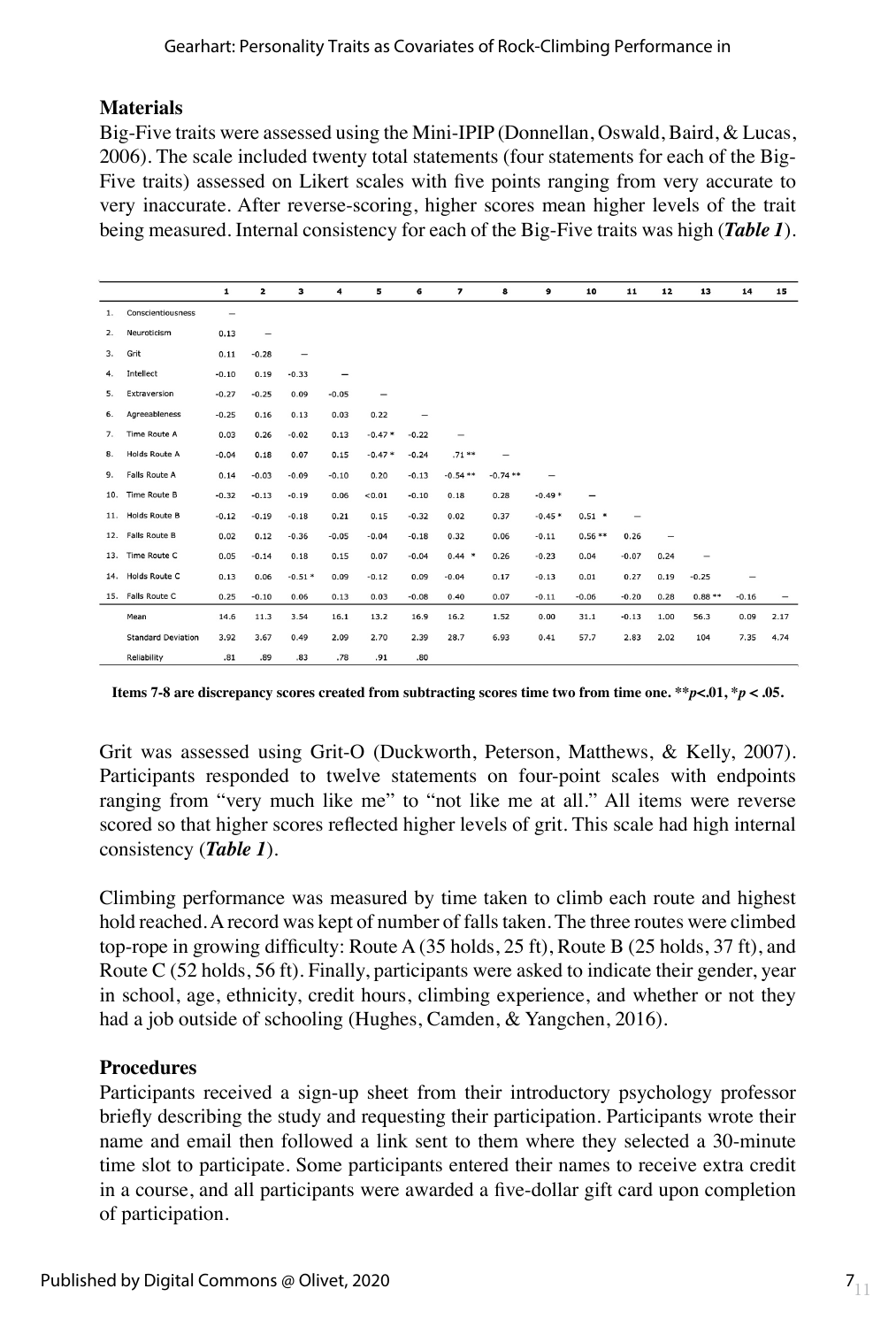Once students arrived for the study for the first time, they were met by a researcher (or a research assistant). Each participant was given an informed consent document that gave students a brief overview of the procedures and objectives of the research and explained the completely voluntary nature of their participation. Participants were reminded that they could withdraw from the study at any time without penalty, privacy expectations were discussed, and contact information was given.

Participants were then given both personality inventories. Upon completion, they were asked to climb all three routes interspersed with 90-second breaks. Each climb was timed, and a record was kept of the number of holds reached and number of falls taken. After climbing, students filled out the demographic questionnaire.

Upon second participation, six weeks after the first set of climbs, participants were again met by a researcher or research assistant. There, they climbed Routes A through C again with 90-second breaks between each route. After climbing, students were debriefed on the intent of the study. Once collected, data was entered into and analyzed using the Jamovi computer program. Hypotheses were tested using repeated-measure ANOVAs with personality traits as covariates.

### **RESULTS**

*Table 1* contains the means, standard deviations, and intercorrelations between each of the main continuous variables in this study. In addition, internal consistency for each of the scales used to assess personality can be found in *Table 1*.

An initial repeated-measures ANOVA found significant differences between all three climbing measures on each route, so three separate calculations corresponding to each of the three routes were conducted for all six hypotheses. No significant differences or strong effect sizes were found for either improvement in number of holds reached on Routes A through C or improvement in number of falls on Route A. Of the five remaining areas of significant improvement, no significant interactions were present. *Tables 2* through *4* contain the means and standard deviations for time, holds, and falls for each of the routes climbed, both at time one and at time two.

|                   | Time 1 |      |      | Time 2 |      |      |                       |
|-------------------|--------|------|------|--------|------|------|-----------------------|
|                   | M      | SD   | M    | SD     | F    | p    | $\eta^2$ <sub>p</sub> |
| <b>Route A</b>    |        |      |      |        |      |      |                       |
| Time              | 78.7   | 31.8 | 62.5 | 31.9   | 7.33 | 0.01 | $\ast$<br>0.25        |
| Conscientiousness |        |      |      |        | 0.02 | 0.90 | < 0.01                |
| Neuroticism       |        |      |      |        | 1.47 | 0.24 | 0.07                  |
| Grit              |        |      |      |        | 0.01 | 0.92 | < 0.01                |
| Extraversion      |        |      |      |        | 5.88 | 0.02 | $\ast$<br>0.22        |
| Holds             | 31.1   | 5.84 | 29.6 | 7.57   | 1.11 | 0.30 | 0.05                  |
| Conscientiousness |        |      |      |        | 0.03 | 0.86 | < 0.01                |
| Neuroticism       |        |      |      |        | 0.70 | 0.41 | 0.03                  |
| Grit              |        |      |      |        | 0.09 | 0.77 | < 0.01                |
| Falls             | 0.44   | 0.51 | 0.44 | 0.51   | 0.00 | 1.00 | 0.00                  |

#### TABLE 2: REPEATED-MEASURES ANOVA RESULTS FOR ROUTE A

**Personality traits under measurements of climbing performance refer to covariates in repeated-measures ANOVA analyses. \****p* **< .05.**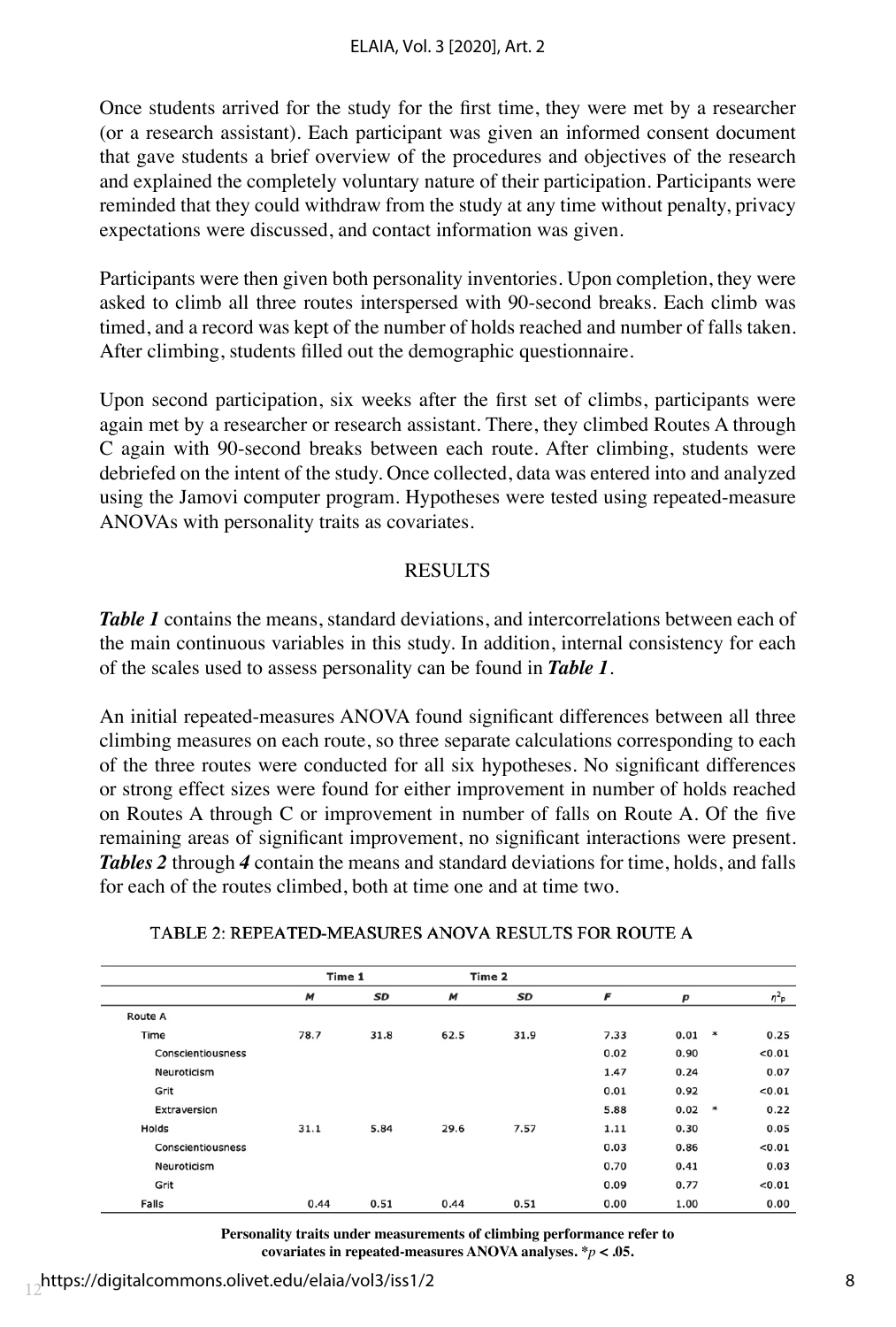|                   | Time 1           |           |                  | Time 2    |      |      |                  |
|-------------------|------------------|-----------|------------------|-----------|------|------|------------------|
|                   | $\boldsymbol{M}$ | <b>SD</b> | $\boldsymbol{M}$ | <b>SD</b> | F    | p    | $\eta_{\rm p}^2$ |
| Route B           |                  |           |                  |           |      |      |                  |
| Time              | 135              | 80.2      | 104              | 66.8      | 6.67 | 0.02 | $\star$<br>0.23  |
| Conscientiousness |                  |           |                  |           | 2.43 | 0.13 | 0.10             |
| Neuroticism       |                  |           |                  |           | 0.35 | 0.56 | 0.02             |
| Grit              |                  |           |                  |           | 0.78 | 0.39 | 0.04             |
| Holds             | 11.7             | 8.16      | 11.8             | 7.70      | 0.05 | 0.83 | < 0.01           |
| Conscientiousness |                  |           |                  |           | 0.33 | 0.57 | 0.02             |
| Neuroticism       |                  |           |                  |           | 0.78 | 0.39 | 0.04             |
| Grit              |                  |           |                  |           | 0.68 | 0.42 | 0.03             |
| Falls             | 2.52             | 2.15      | 1.52             | 1.27      | 5.62 | 0.03 | $\star$<br>0.20  |
| Conscientiousness |                  |           |                  |           | 0.01 | 0.92 | <0.01            |
| Neuroticism       |                  |           |                  |           | 0.29 | 0.60 | 0.01             |
| Grit              |                  |           |                  |           | 3.21 | 0.09 | 0.13             |

#### TABLE 3: REPEATED-MEASURES ANOVA RESULTS FOR ROUTE B

**Personality traits under measurements of climbing performance refer to covariates in repeated-measures ANOVA analyses. \****p* **< .05.**

#### TABLE 4: REPEATED-MEASURES ANOVA RESULTS FOR ROUTE C

|                   |      | Time 1 |      | Time 2 |        |          |        |                       |
|-------------------|------|--------|------|--------|--------|----------|--------|-----------------------|
|                   | M    | SD     | M    | SD     | F      | p        |        | $\eta^2$ <sub>p</sub> |
| Route C           |      |        |      |        |        |          |        |                       |
| Time              | 149  | 108    | 92.9 | 59.3   | 6.68   | 0.02     | $\ast$ | 0.23                  |
| Conscientiousness |      |        |      |        | 0.06   | 0.82     |        | 0.00                  |
| Neuroticism       |      |        |      |        | 0.41   | 0.53     |        | 0.02                  |
| Grit              |      |        |      |        | 0.73   | 0.40     |        | 0.03                  |
| Holds             | 16.7 | 15.4   | 16.6 | 17.0   | < 0.01 | 0.96     |        | < 0.01                |
| Conscientiousness |      |        |      |        | 0.37   | 0.55     |        | 0.02                  |
| Neuroticism       |      |        |      |        | 0.08   | 0.79     |        | 0.01                  |
| Grit              |      |        |      |        | 7.23   | 0.01     | $\ast$ | 0.26                  |
| Falls             | 4.87 | 5.09   | 2.70 | 2.14   | 4.83   | $0.04$ * |        | 0.18                  |
| Conscientiousness |      |        |      |        | 2.60   | 0.12     |        | 0.11                  |
| Neuroticism       |      |        |      |        | 0.22   | 0.64     |        | 0.01                  |
| Grit              |      |        |      |        | 0.07   | 0.80     |        | < 0.01                |

**Personality traits under measurements of climbing performance refer to covariates in repeated-measures ANOVA analyses. \****p* **< .05.**

Hypothesis One predicted a positive correlation between conscientiousness and climbing performance as measured by time to completion. Inconsistent with our predictions, no relationship was found between conscientiousness and improvement in time to completion on routes A, B, or C (*Tables 1 through 4*).

Hypothesis Two predicted a positive correlation between conscientiousness and climbing performance as measured by number of holds reached. Inconsistent with our predictions, no relationship was found between conscientiousness and improvement in number of holds reached on routes A, B, or C (*Tables 1 through 4*).

Hypothesis Three predicted a negative correlation between neuroticism and climbing performance as measured by time to completion. Inconsistent with our predictions, no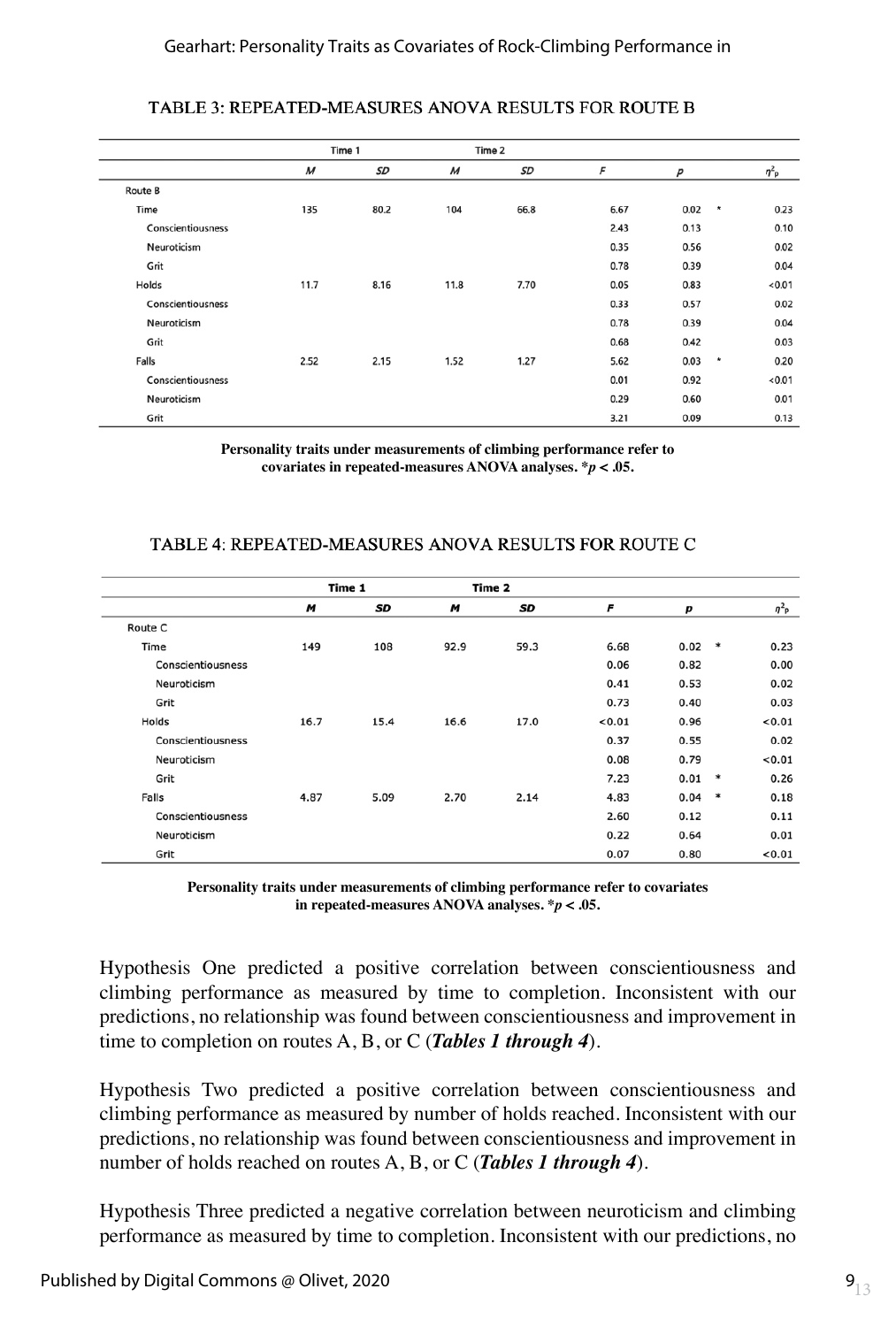relationship was found between neuroticism and improvement in time to completion on routes A, B, or C at time one or at time two (*Tables 1 through 4*).

Hypothesis Four predicted a negative correlation between neuroticism and climbing performance as measured by number of holds reached. Inconsistent with our predictions, no relationship was found between neuroticism and improvement in number of holds reached on routes A, B, or C (*Tables 1 through 4*). This is because no actual differences were found between time one and time two for number of holds reached.

Hypothesis Five predicted a positive correlation between grit and climbing performance as measured by time to completion. Inconsistent with our predictions, no relationship was found between grit and improvement in time to completion on routes A, B, or C (*Tables 1 through 4*).

Hypothesis Six predicted a positive correlation between grit and climbing performance. Inconsistent with our predictions, no relationship was found between grit and improvement in number of holds reached on routes A, B, or C (*Tables 1 through 4*). This is because no actual differences were found between time one and time two for number of holds reached.

With respect to exploratory analyses, there was a significant interaction between extraversion and time taken to climb Route A with a medium-strong effect size, meaning that participants with higher extraversion took less time to complete the easiest route (*Table 2*). No notable relationships or trends were found with respect to agreeableness or openness. There was a significant decrease in falls taken on Routes B and C, but no interactions with personality traits were present (*Tables 3 and 4*). Grit as a covariate had a medium effect size on number of falls taken on Route B from time one to time two (*Table 3*).

As further exploratory analyses, independent samples t-tests were conducted comparing those who finished Routes A and B with those who did not on conscientiousness, neuroticism, and grit for both time one and time two. Similar analyses were only conducted with Route C for time two because no participants completed Route C at time one. At time two, there were significant differences between finishers and nonfinishers for Routes A and B on conscientiousness. At times one and two, a significant difference was found with respect to neuroticism on Route B with a strong effect size. There was also a nonsignificant difference of grit between finishers and non-finishers on Route A (*Table 5*).

# DISCUSSION

This study assessed the interactions between conscientiousness, neuroticism, and grit with rock-climbing improvement among university students over a six-week period. The study found no relationships between conscientiousness, neuroticism, grit, and two different indices of climbing performance. Some of this deviation from the research may be due to the relative expertise of the novice samples in this study as compared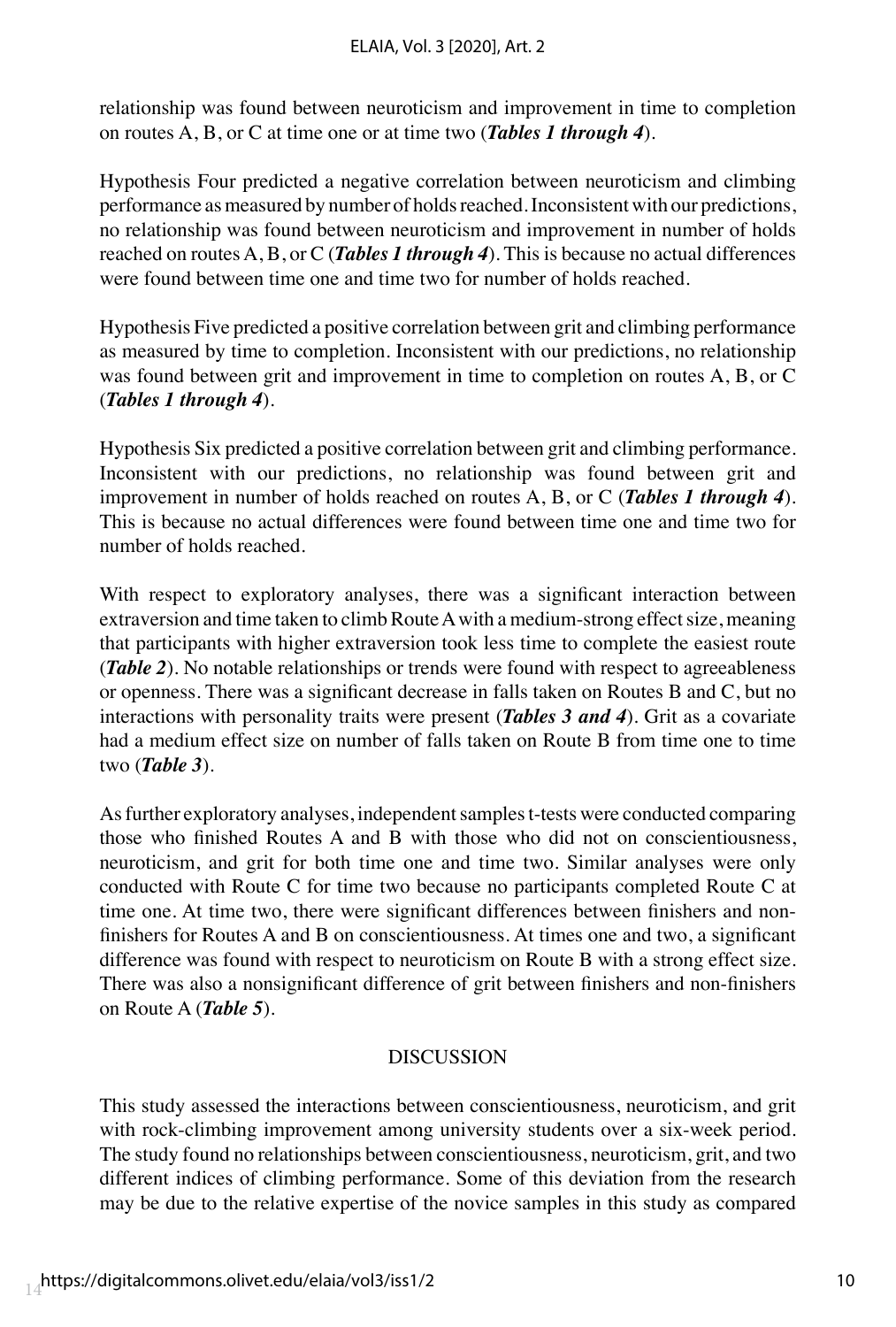|                   |      | Time 1 |        | Time 2    |         |        |      |           |
|-------------------|------|--------|--------|-----------|---------|--------|------|-----------|
|                   | t    | p      |        | Cohen's d | t       | p      |      | Cohen's d |
| Route A           |      |        |        |           |         |        |      |           |
| Conscientiousness | 1.09 | 0.28   |        | 0.39      | 0.46    | 0.65   |      | 0.19      |
| Neuroticism       | 0.40 | 0.69   |        | 0.14      | 0.72    | 0.48   |      | 0.31      |
| Grit              | 1.74 | 0.09   |        | 0.62      | 1.66    | 0.11   |      | 0.70      |
| Route B           |      |        |        |           |         |        |      |           |
| Conscientiousness | 1.95 | 0.06   |        | 0.89      | 2.35    | 0.03   | ∗    | 1.30      |
| Neuroticism       | 2.62 | 0.01   | $\ast$ | 1.19      | 2.30    | 0.03   | ∗    | 1.27      |
| Grit              | 1.58 | 0.13   |        | 0.72      | 0.27    | 0.79   |      | 0.15      |
| Route C           |      |        |        |           |         |        |      |           |
| Conscientiousness |      |        |        |           | 3.40    | < 0.01 | $**$ | 2.11      |
| Neuroticism       |      |        |        |           | 1.72    | 0.10   |      | 1.07      |
| Grit              |      |        |        |           | $-0.69$ | 0.50   |      | $-0.42$   |

#### **TABLE 5: INDEPENDENT SAMPLES T-TEST**

**An independent samples t-test was not conducted for Route C at time one because only one student finished the route at that time. \****p* **< .05, \*\****p***<.01.**

the expert samples of the research. Nonetheless, this result contradicts the research hypotheses and appears to contradict the implications of existing literature on the topics, at least suggesting that relationships between the variables are less meaningful than other research would point to. The exceptions to this are in the interaction between extraversion and time taken to climb and the differences between finishers and nonfinishers on conscientiousness and neuroticism. However, these were exploratory analyses and replication would be necessary to draw further conclusions.

This study is hindered by several limitations. Small sample sizes, though realistic for the study, contributed to less statistical power. For half of the hypotheses, analyses were not possible because there was no significant change over time with respect to number of holds reached. This outcome may be due to the fact that the study involved such time- and energy-intensive participation and was encouraged with extrinsic reward. This may have led students to participate based on a desire for specific reward rather than a desire or interest in rock-climbing, which may be more representative of the population of beginning rock climbers. For this and other reasons, the sample may not be representative of the beginning-climber or undergraduate population. This could be remedied through random selection of those who have expressed a previous interest in rock-climbing. There may be a sampling bias due to the recruiting methods used to obtain participants, through professors known by the researcher.

Future research in this area would benefit from different methods of assessing personality traits and rock-climbing performance. Many of the participants were not able to complete the routes, leading to time as an inconsistent measure of performance. More precise and accurate measurements of climbing performance such as entropy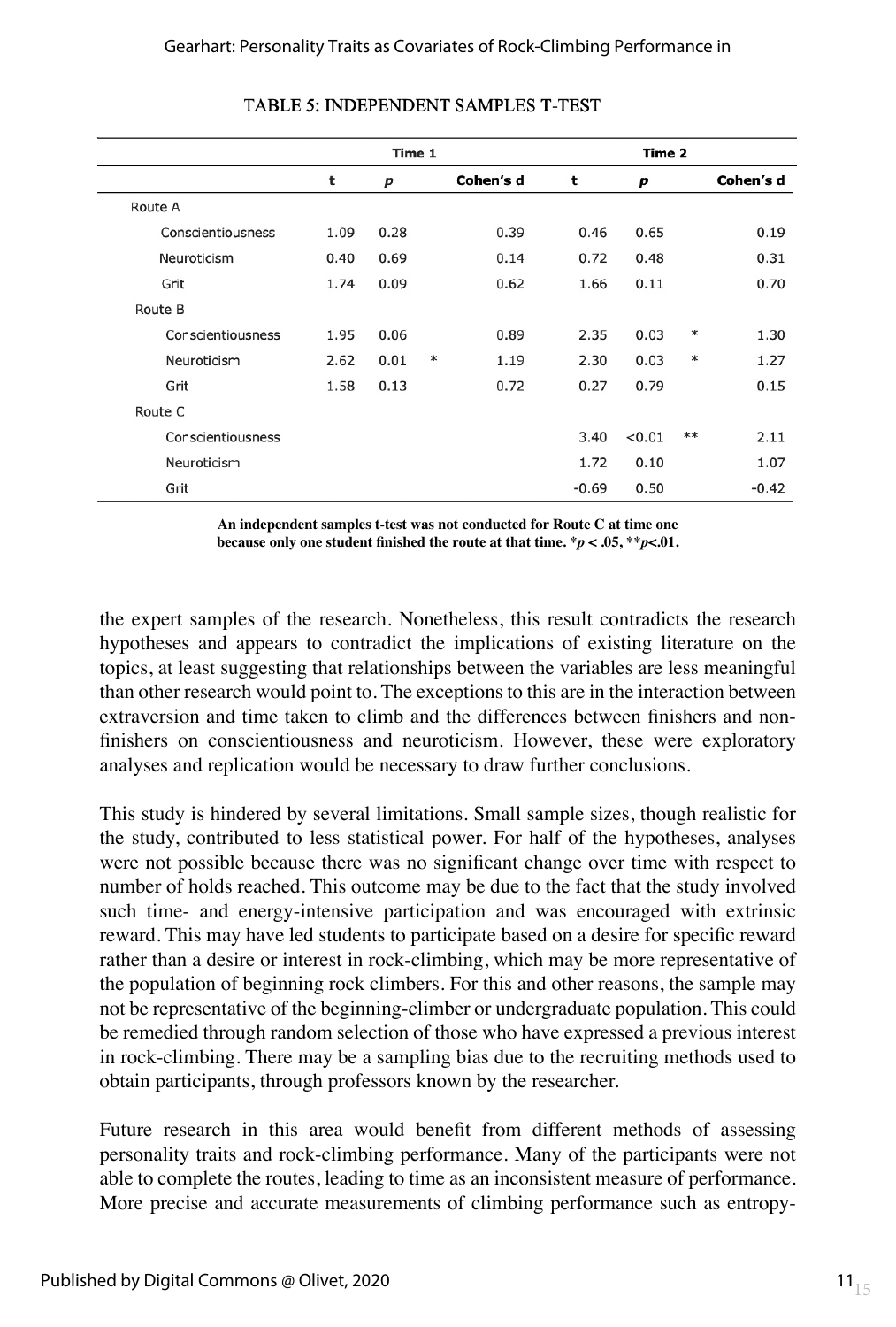tracking could provide more reliable and valid data (Pijpers, Oudejans, Holscheimer, & Bakker, 2003; Sanchez, Boschker, & Llewellyn, 2010).

The hypothesized relationships, therefore, may truly not exist in this population, or they may have been identified using a different, valid scale to measure climbing performance. Presenting participants with more attainable goals would reduce a floor effect and including a restriction on number of falls and time spent hanging may have led to a more valid measure of time taken to climb and number of holds reached.

Given the growing interest in the sport of rock-climbing, research identifying nonphysiological causes and correlates climbing improvement could lead to a valuable increase in body of knowledge and predictive opportunity. Although this study did not provide conclusive results, the implications for sport-psychology and rock-climbing should be considered.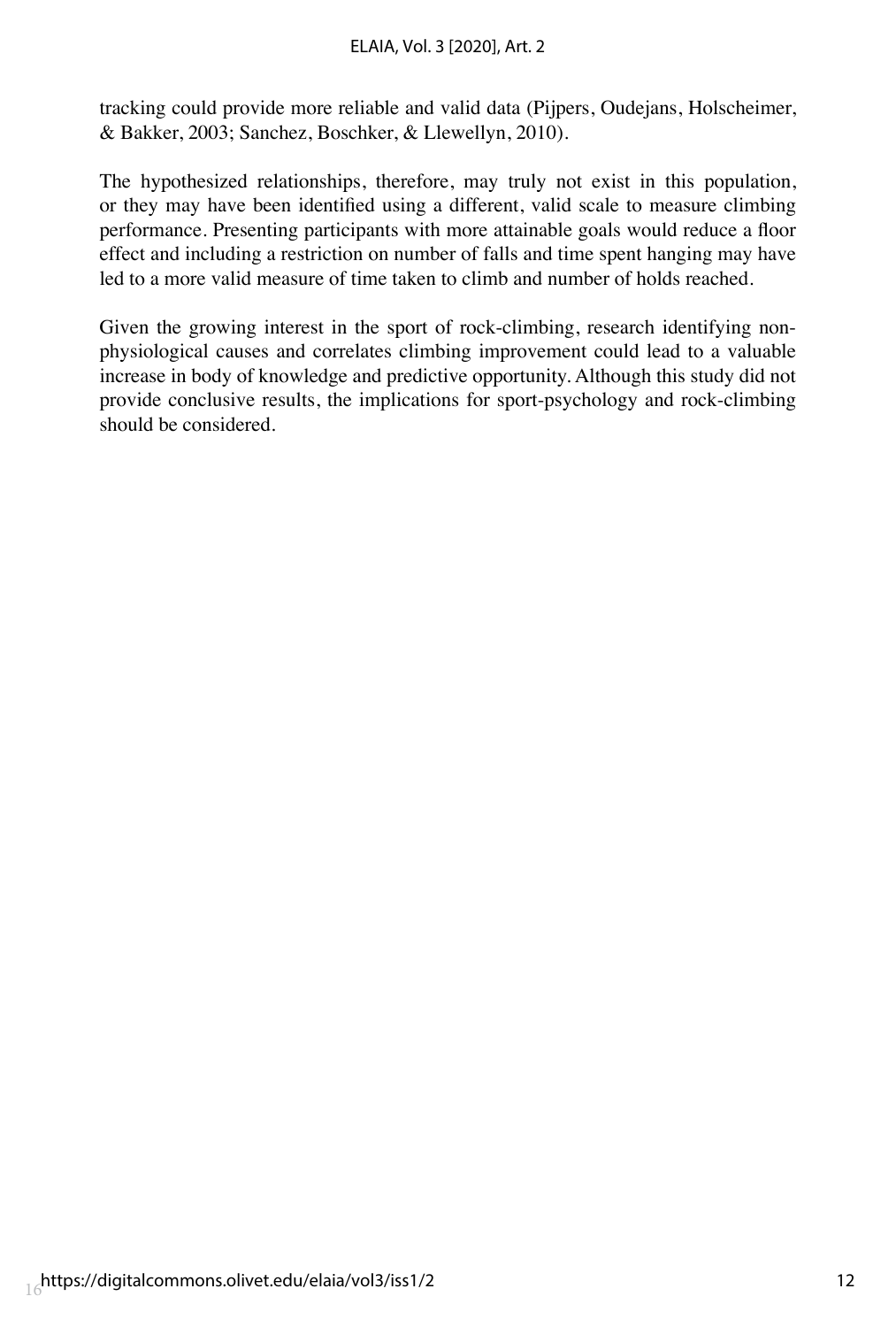# **REFERENCES**

Allen, M. S., Greenlees, I., & Jones, M. (2013). Personality in sport: A comprehensive review. *International Review of Sport and Exercise Psychology*, 6(1), 184–208. doi: 10.1080/1750984X.2013.769614

Allport, G. W., & Odbert, H. S. (1936). Trait-names: A psycho-lexical study. *Psychological Monographs*, 47(1), i–171. doi: 10.1037/h0093360

Aşçi, F. H., Demirhan, G., & Dinç, S. C. (2007). Psychological profile of Turkish rock climbers: An examination of climbing experience and route difficulty. *Perceptual and Motor Skills*, 104(3, Pt 1), 892-900. doi:10.2466/PMS.104.3.892-900.d

Baldasaro, R. E., Shanahan, M. J., Bauer, D. J. (2013). Psychometric properties of the Mini-IPIP in a large, nationally representative sample of young adults. *Journal of Personality Assessment.* 95(1), 74-84. doi:10.1080/00223891.2012.700466.

Cattell, R. B., Eber, H. W., & Tatsuoka, M. M. (1970). *The handbook for the Sixteen Personality Factor Questionnaire*. Champaign, IL: Institute for Personality and Ability Testing, Inc.

Costa, P. T., & McCrae, R. R. (1992). Four ways five factors are basic. *Personality and Individual Differences*, 13(6), 653–665. doi: 10.1016/0191-8869(92)90236-I

Courneya, K. S., & Hellsten, L.-A. M. (1998). Personality correlates of exercise behavior, motives, barriers and preferences: An application of the five-factor model. *Personality and Individual Differences*, 24(5), 625–633. doi: 10.1016/S0191- 8869(97)00231-6

Donnellan, M. B., Oswald, F. L., Baird, B. M., & Lucas, R. E. (2006). The Mini-IPIP scales: Tiny-yet-effective measures of the Big Five factors of personality. *Psychological Assessment*, 18(2), 192–203. doi: 10.1037/1040-3590.18.2.192

Draper, N., Canalejo, J. C., Fryer, S., Dickson, T., Winter, D., Ellis, G., & ... North, C. (2011). Reporting climbing grades and grouping categories for rock climbing. *Isokinetics & Exercise Science*, 19(4), 273-280. doi: 10.3233/ies-2011-0424

Duckworth, A. L., Peterson, C., Matthews, M. D., & Kelly, D. R. (2007). Grit: Perseverance and passion for long-term goals. *Journal of Personality and Social Psychology*, 92(6), 1087–1101. doi: 10.1037/0022-3514.92.6.1087

Duckworth, A. L., & Quinn, P. D. (2009). Development and validation of the Short Grit Scale (GRIT–S). *Journal of Personality Assessment*, 91(2), 166-174. doi: 10.1080/00223890802634290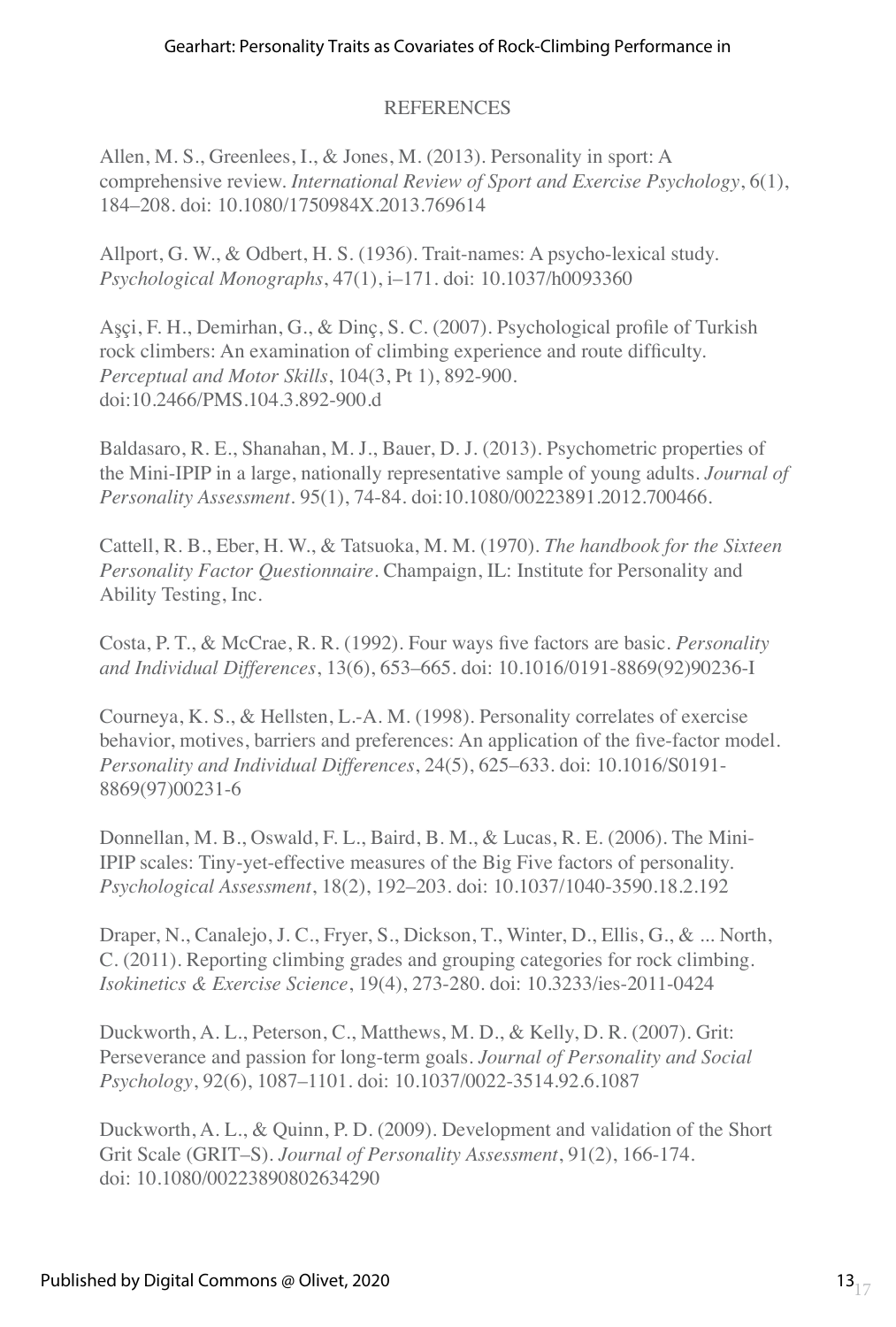Egan, S., & Stelmack, R. M. (2003). *A personality profile of Mount Everest climbers. Personality and Individual Differences*, 34(8), 1491-1494. doi: 10.1016/s0191- 8869(02)00130-7

Friedman, H. S., Schustack, M. W. (2016). *Personality: Classic theories and modern research*. Pearson.

Goldberg, L. (1981). Language and individual differences: The search for universals in personality lexicons. In L. Wheeler (Ed.), *Review of Personality and Social Psychology* (pp. 141-165). Beverly Hills, CA: Sage Publication.

Goldberg, L. R. (1990). An alternative "description of personality": The Big-Five factor structure. *Journal of Personality and Social Psychology*, 59(6), 1216–1229. doi: 10.1037/0022-3514.59.6.1216

Hughes, J.L., Camden, A.A., & Yangchen, T. (2016). Rethinking and updating demographic questions: Guidance to improve descriptions of research samples. *Psi Chi Journal of Psychological Research*, 21(3), 138-151. doi: 10.1037/a0039906

IBIS World (2018, November). *Indoor climbing walls industry in the US - Market research report. International Olympic Committee*. (2017, August 23). Welcome to the instinctive, white-knuckle world of sport-climbing. Olympic. https://www. olympic.org/news/welcome-to-the-instinctive-white-knuckle-world-of-sport-climbing

John, O. P., & Srivastava, S. (1999). *The Big Five Trait taxonomy: History, measurement, and theoretical perspectives*. In L. A. Pervin & O. P. John (Eds.), Handbook of personality: Theory and research., 2nd ed. (pp. 102–138). New York, NY: Guilford Press.

Kelly, D. R., Matthews, M. D., & Bartone, P. T. (2014). Grit and hardiness as predictors of performance among West Point cadets. *Military Psychology*, 26(4), 327–342. doi: 10.1037/mil0000050

Larkin, P., O'Connor, D., & Williams, A. M. (2016). Does grit influence sportspecific engagement and perceptual-cognitive expertise in elite youth soccer? *Journal of Applied Sport Psychology*, 28(2), 129–138. doi: 10.1080/10413200.2015.1085922

McEwan, D., Boudreau, P., Curran, T., & Rhodes, R. E. (2019). Personality traits of high-risk sport participants: A meta-analysis. *Journal of Research in Personality*, 79, 83-93. doi: 10.1016/j.jrp.2019.02.006

Morgan, T. P. (2017). *Grit and student-athlete performance: A case study*. ProQuest Information & Learning. Retrieved from ProQUest Dissertations & Theses Global. (Accession no. 10126070)